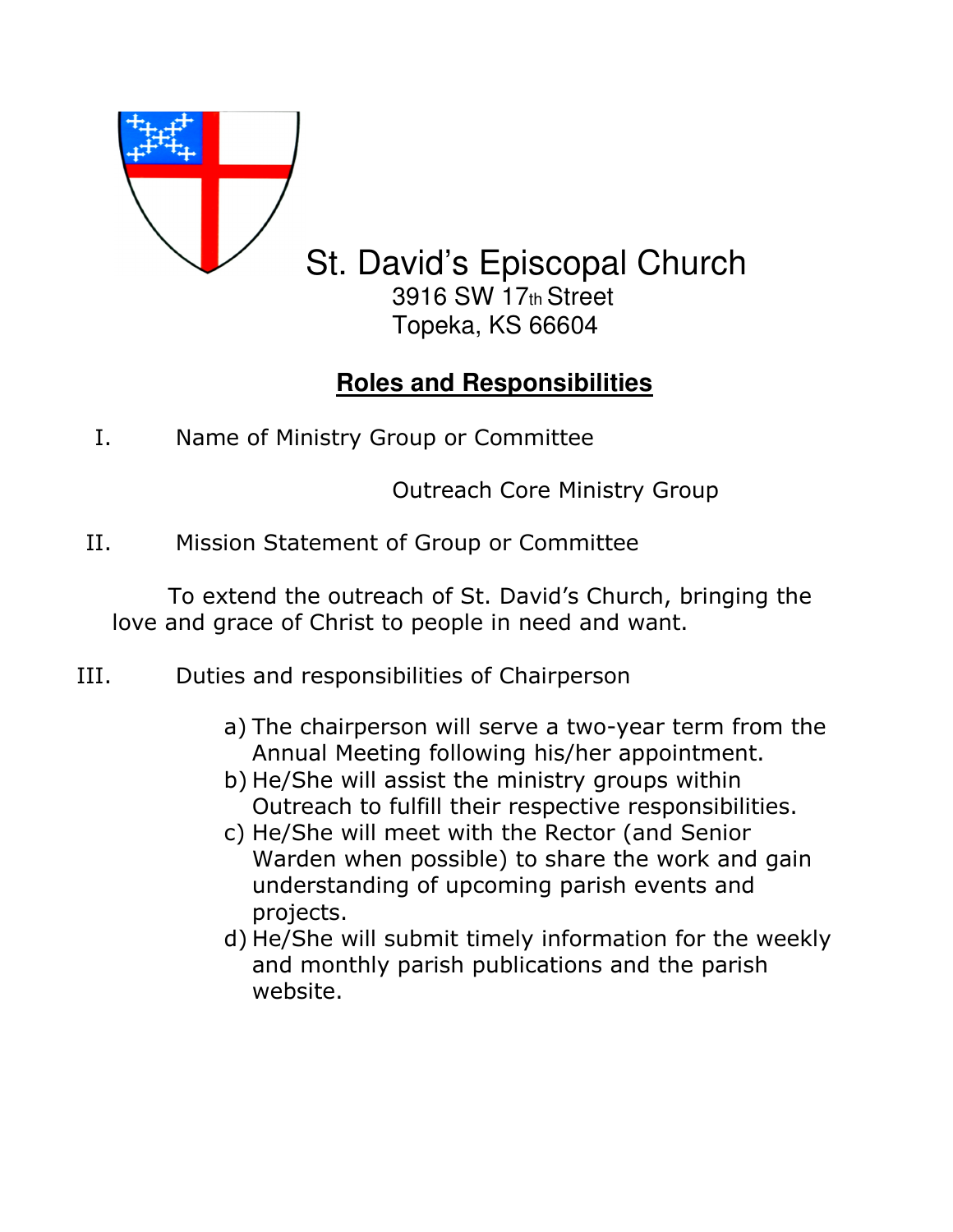## IV. Areas of Responsibility

## a) Community Ministry

- Making small grants to various.
- Reporting on appropriate charity opportunities for the members of St. David's Church
- b) Welcoming
	- Welcoming every guest and visitor to the parish
	- Maintaining a guest book and providing an information card on each visitor (family) and submitting it to the parish office.
	- **Preparing welcome bags for visitors.**
	- **Tracking" or following how visitors are** received, welcomed and later become participating members of our parish.
- c) Let's Help
	- **Preparing, serving and cleaning up following** one meal for the homeless and hungry once per month at Let's Help facility.
	- Collecting hats and gloves in October for delivery to Let's Help.
	- Serving as volunteers at the clothing bank.
- d) Doorstep
	- Collecting and delivering food staples, paper products, clothing, school supplies, personal hygiene products, and linens for distribution to needy individuals.
	- **Providing volunteers at clothing bank and** Christmas shop.
- e) Servant Shop
	- Selling grocery cards to parish members in exchange for a percentage return from merchants
	- **Selling religious items that relate to St.** David's, the Episcopal Church, Christianity and other items deemed appropriate.